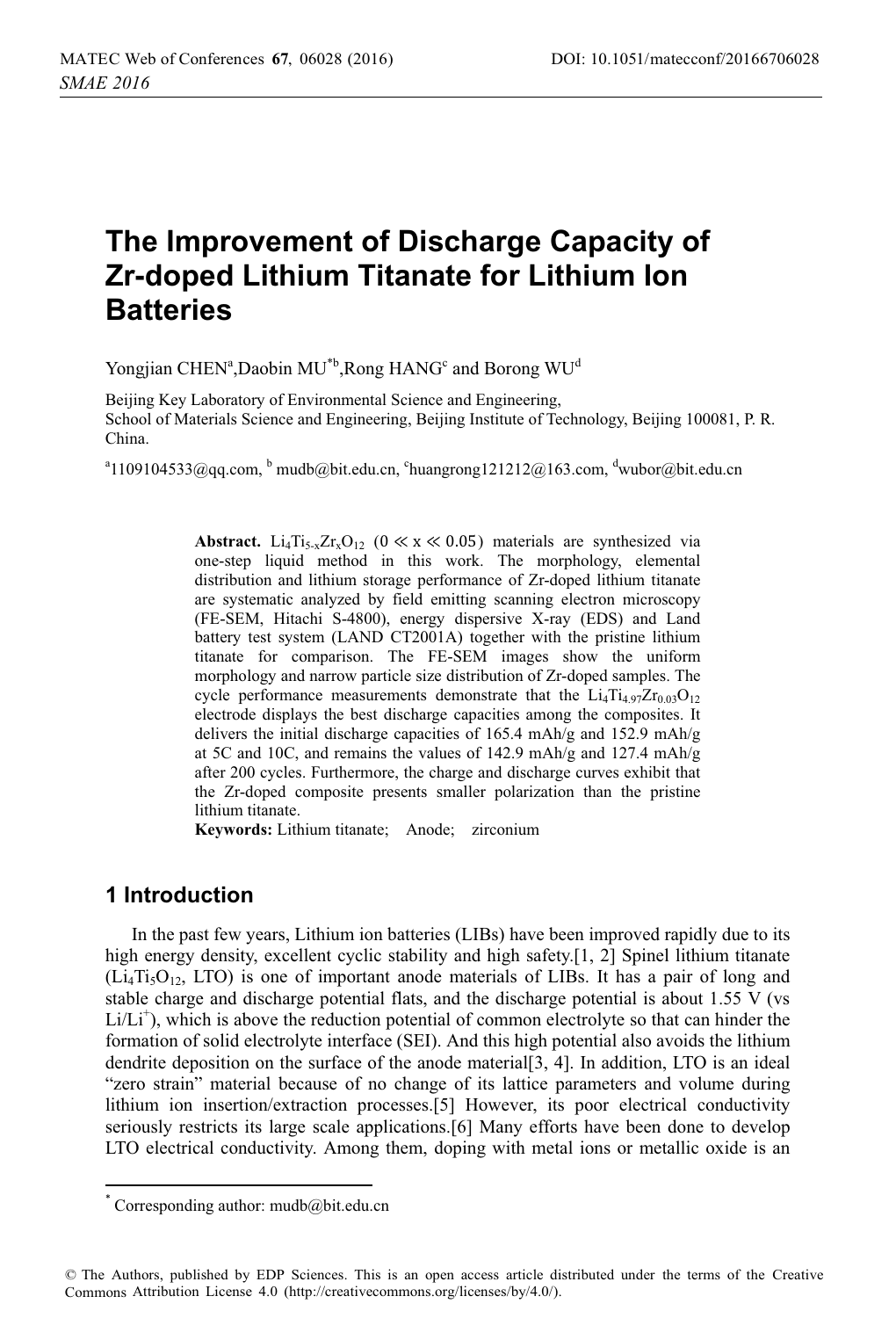effective method.[7] To utilize a metallic ion with high oxidation as substitution into either the  $Li<sup>+</sup>$  tetrahedral 8a site or  $Ti<sup>4+</sup>$  octahedral 16d site, the electronic conductivity can be improved[8]. In this work, zirconium element was chosen to introduce to spinel LTO by simple one step liquid synthesis method. The composite of Zr-doped,  $Li_4Ti_{5-x}Zr_xO_{12}$  (x=0, 0.02, 0.03, 0.05) expresses high rate performance and long cycle life than pure LTO. When x=0.03, the composite achieves the best electrochemical performance.

# **2 Experiment**

Material preparation

 $Li_4Ti_{5x}Zr_xO_{12}$  samples were synthesized by a simple one step liquid method. Initially, 12.8g of tetrabutyl titanate (TBT) and moderate zirconium n-butoxide were dispersed in 20 mL anhydrous ethanol at room temperature with stirring until it dissolved completely. And 12.3g lithium hydroxide monohydrate (LiOH•H2O) was added into 13mL deionized water under stirring for 30 minutes. Then, mixed these two solutions by peristaltic pump (flow rate is about  $300\mu\text{l-min}^{-1}$ ) accompanying with vigorous stirring. After the titration, a cream-like mixture was obtained and kept in a vacuum oven at  $100^{\circ}$  C for 24 hours to get precursor substance. Subsequently, the precursor product was calcined at the temperature of 800°C for 5 hours at a heating rate of  $5^\circ$ C $\cdot$ min<sup>-1</sup> in air. The synthetic procedures for LTO phase were identical to the steps above except the additive of zirconium n-butoxide.

# **3 Results and Discussion**

Fig. 1a-d show the scanning electron microscopy (SEM) images of Zr-doped and pristine LTO powders. It can be seen that the morphologies of all composites are similar, and the particle sizes is between 200 and 500 nm. Fig. 1e and 1f show the Energy dispersive X-ray (EDX) mapping of  $Li_4Ti_{4.97}Zr_{0.03}O_{12}$  (x=0.03), and they provide the exact information about Ti and Zr two elements distribution within the composite.



**Fig. 1** SEM images of (a) pristine LTO, (b)  $Li_4Ti_{4.98}Zr_{0.02}O_{12}$ , (c)  $Li_4Ti_{4.97}Zr_{0.03}O_{12}$ , (d)  $Li_4Ti_{4.95}Zr_{0.05}O_{12}$ . The EDS mapping images (e, f) of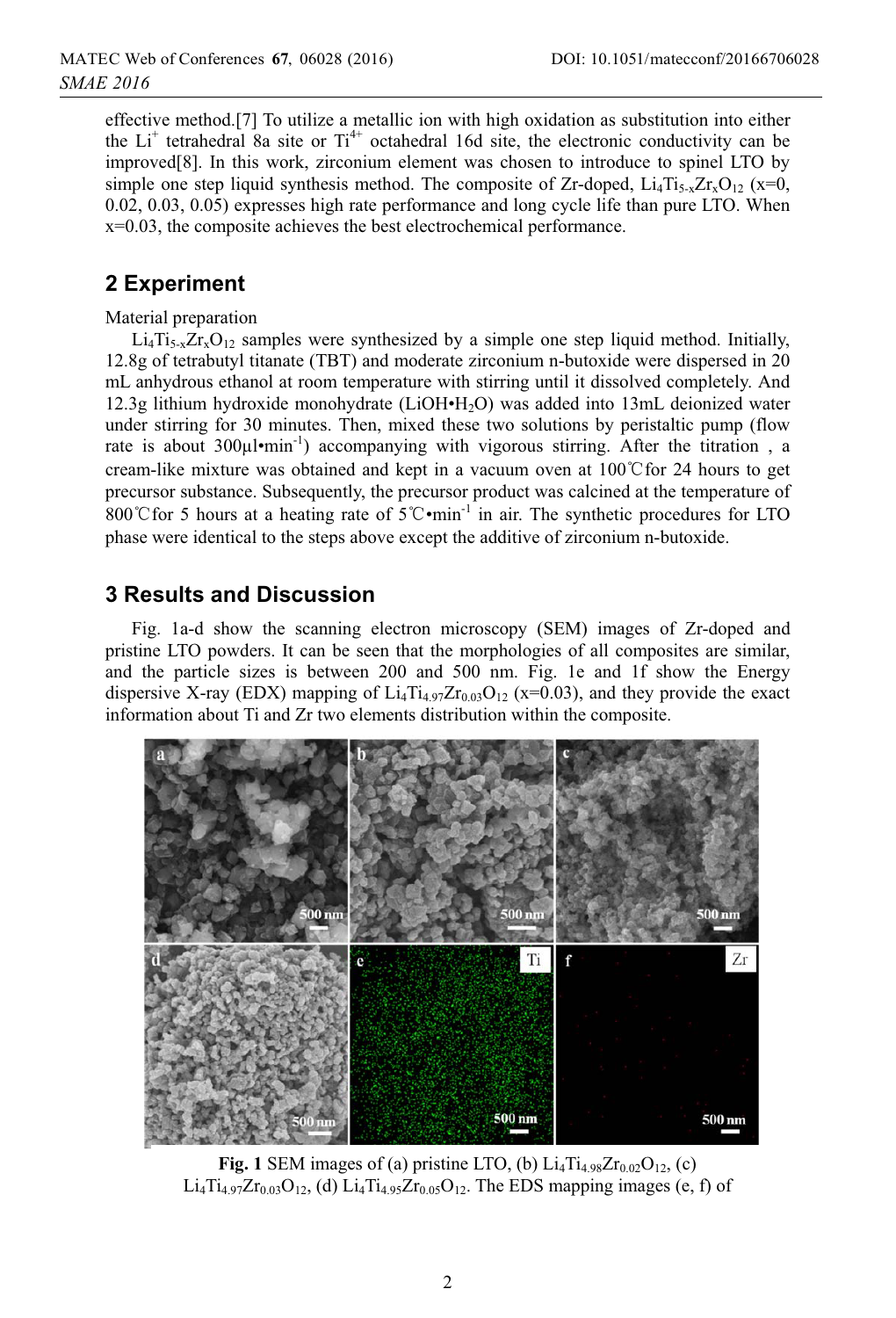Fig. 2 displays the cycle performance of the pristine and Zr-doped LTO composites at different rates within the voltage range from 1.0 to 3.0 V. At 5C-rate, the initial discharge specific capacities of Zr-doped LTO  $(x=0.02, 0.03, 0.05)$  are 150.0 mAh/g, 165.4 mAh/g and 135 mAh/g, respectively. But the value of pure LTO is only 123.1 mAh/g. After 200 cycles, the retained capacities of Zr-doped LTO are 117.0 mAh/g, 142.9 mAh/g and 123.5 mAh/g, and the pristine sample is 102 mAh/g. The Zr-doped LTO exhibits more excellent discharge capacities. When at 10C-rate, the doped composites deliver discharge capacities of 138.0 mAh/g, 152.9 mAh/g and 128.9 mAh/g with x=0.02, 0.03 and 0.05. Meanwhile, at the 200th cycle thier retained capacities still reach 101.6 mAh/g, 127.4 mAh/g and 108 mAh/g, respectively. In contrast, the first and the 200th cycles capacities of the pure one are just 108.5 mAh/g and 84.2 mAh/g. All the coulombic efficiencies above are more than 99% except the initial cycle. Compared to the pristine, both the discharge specific capacity and the retention of the Zr-doped composites have been improved greatly at rate performance. And it is clear that the best one among them is  $Li_4Ti_{4.97}Zr_{0.03}O_{12}$  (x=0.03). Fig. 2c shows the rate capability and cycling performance of  $Li_4Ti_{4.97}Zr_{0.03}O_{12}$  (x=0.03). Even at high rate of 20C and 40C, the discharge capacity of the composite can reach 123.4 mAh/g and 118.0  $mAh/g$ . The satisfactory lithium storage performance can be attributed to the improvement electrical conductivity of spinel LTO by  $Zr^{4+}$  doped.

Fig. 2d exhibits the initial cycle charge/discharge curves of Zr-doped and pure LTO electrodes at 10C-rate. All curves have very long and flat charge/discharge potential platforms. The potential difference of each pair charge and discharge potential platforms can be utilized to evaluate electrode polarization. The curves of the pure LTO have the biggest potential difference, which means the serious polarization among the electrodes. While the values of  $Li_4Ti_{4.97}Zr_{0.03}O_{12}$  (x=0.03) and  $Li_4Ti_{4.95}Zr_{0.05}O_{12}$  (x=0.05) are similar, and smaller than  $Li_4Ti_{4.98}Zr_{0.02}O_{12}$  (x=0.02) lithely. It is evident that introduce  $Zr^{4+}$  to spinel LTO can decrease the electrode polarization during charge/discharge process.



**Fig. 2** Cycle performance of  $(a, b, c)$   $Li_4Ti_{5-x}Zr_xO_{12}$   $(0 \ll x \ll 0.05)$ ,  $(c)$  rate performance of  $Li_4Ti_{4.97}Zr_{0.03}O_{12}$ , (d) the initial cycle galvanostatic discharge/charge voltage profiles of  $Li_4Ti_{5-x}Zr_xO_{12}$  (0  $\ll$  x  $\ll$  0.05) at 10C.